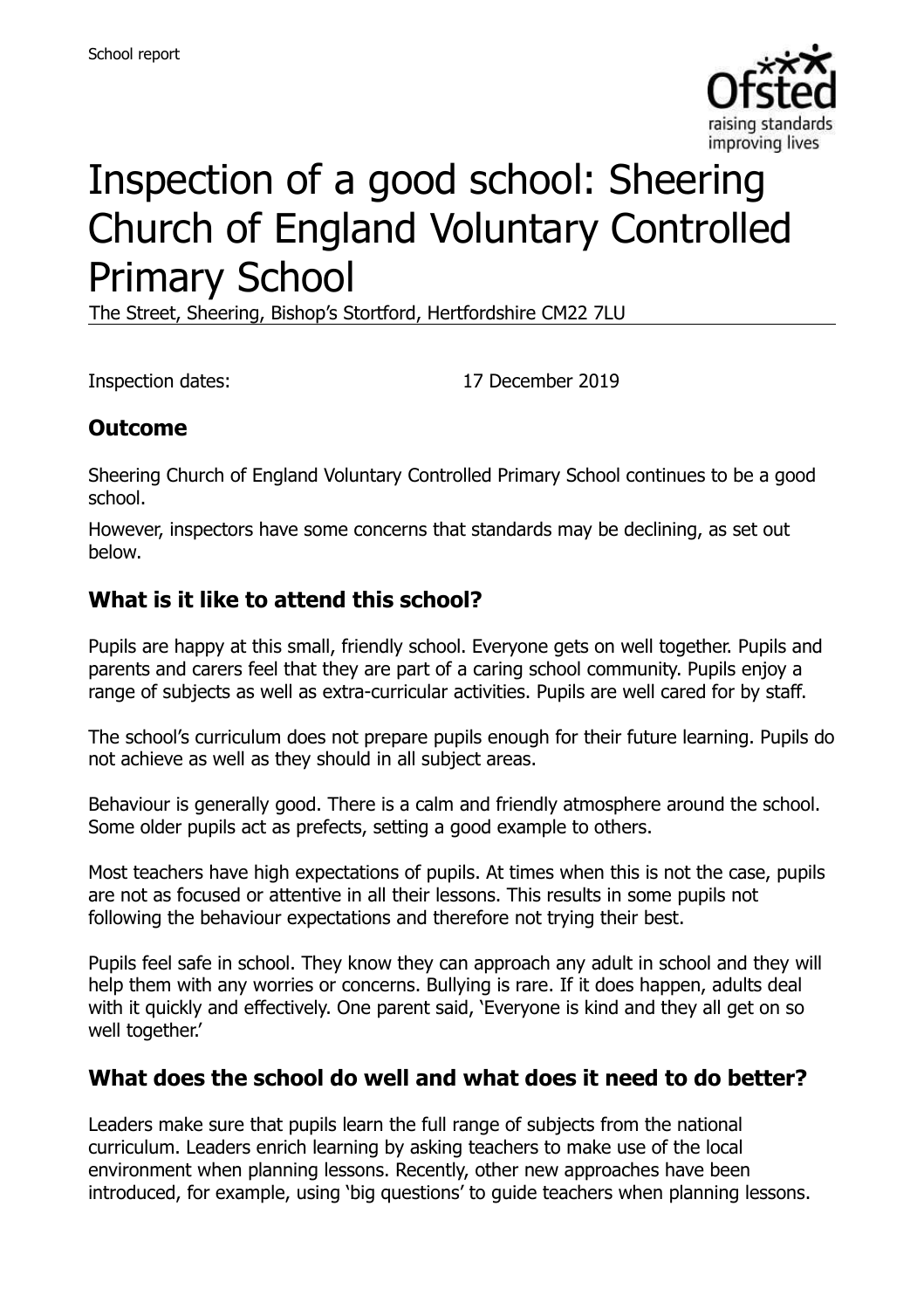

However, learning does not always follow a logical sequence. For example, in history, some of the work planned did not help pupils to answer the 'big question' about why the Romans were so powerful. Also, work in pupils' books shows that pupils are misunderstanding important historical information.

Leaders have not planned the curriculum with enough care. The knowledge that pupils will be learning, and how their understanding will build up year on year, are not clear. Leaders' plans for school improvement are not sufficiently focused on the need to improve curriculum planning and the sequence of learning.

Curriculum information on the school's website is out of date. As a result, parents do not have enough up-to-date information about what pupils are learning.

In mathematics, learning includes plenty of work on arithmetic and calculations. Older pupils know their times tables well, and younger children are skilfully introduced to numbers and counting in Reception. Pupils' books are well presented, in a style agreed by all teachers. This is supported by practical work such as, for example, marking out angles on a table. However, there are not enough opportunities for pupils to solve mathematical problems or use reasoning skills. Hardly any work of this type has been undertaken during the autumn term. As a result, some pupils are not making as much progress as they should. This means that the mathematics curriculum is not as effective in helping pupils to achieve well.

Children settle quickly into the Reception class because transition activities are carefully planned. Effective teaching ensures that the children get off to a good start and make strong progress. Adults plan learning activities that build on the children's knowledge and interests. Children's confidence and perseverance develop well in early years. Adults plan activities thoughtfully to give children plenty of opportunities to practise what they have learned.

Reading is a priority from the start of Reception. Adults are well trained to help younger children learn their sounds quickly and get them reading straight away. Phonics is well taught throughout Reception and key stage 1.

Pupils enjoy reading and listening to stories read by their teachers. Weaker readers have extra support to help them catch up quickly. Reading lessons follow a consistent approach in all classes, which is effective because pupils get regular opportunities to practise their comprehension skills and to develop their vocabulary. Pupils enjoy reading challenges, choosing more difficult books each term including texts such as 'Coyote Summer' and 'Escape from Shangri-La', which further extend and develop their vocabulary.

The small number of disadvantaged pupils achieve in line with their peers. This is because leaders use additional funding effectively, and make sure pupils do not miss out on additional opportunities, for example, clubs and school activities.

Teachers and teaching assistants adapt work so that pupils with special educational needs and/or disabilities (SEND) can access the curriculum. Many parents are very pleased with this support.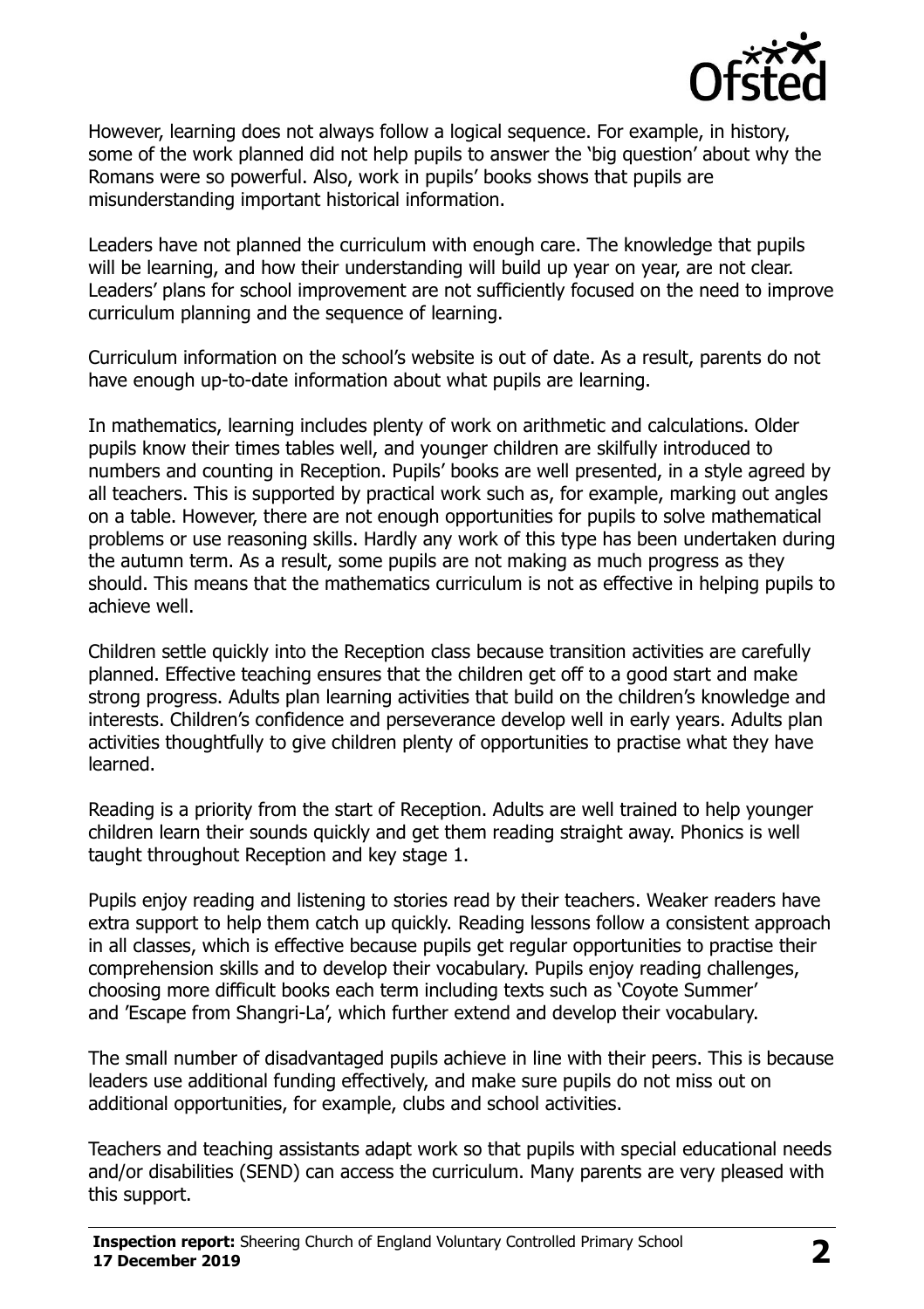

# **Safeguarding**

The arrangements for safeguarding are effective.

Pupils feel safe because of the caring nature of staff. Adults know how to recognise the signs and how to make a referral if pupils may be at risk of harm. Staff are well trained and they understand how to report their concerns using the school's processes and systems. Checks to make sure that adults are suitable to work in school are thorough.

## **What does the school need to do to improve?**

## **(Information for the school and appropriate authority)**

- In some subjects, the steps to help pupils understand more and remember more are not well sequenced. Leaders have not focused on the prior knowledge pupils need to learn new ideas and concepts. Leaders need to ensure that teachers understand how to plan lessons in a logical sequence, and that teachers quickly address pupils' misconceptions.
- Where teaching is weaker, leaders must quickly bring about improvements by improving expectations, ensuring work is well suited to pupils' needs and improving behaviour management skills.
- In mathematics, leaders need to provide training for teachers to improve the use of reasoning and problem solving, in order to deepen pupils' understanding.
- Leaders should improve the quality of the school's development planning to ensure that there are clearly defined actions and monitoring arrangements in place and the impact of leaders' actions is checked and regularly updated. This should include ensuring that the school website contains all the necessary statutory information and that progress on improving the curriculum and the quality of education is kept under close review.

## **Background**

When we have judged a school to be good we will then normally go into the school about once every four years to confirm that the school remains good. This is called a section 8 inspection of a good school or non-exempt outstanding school. We do not give graded judgements on a section 8 inspection. However, if we find some evidence that the school could now be better than good or that standards may be declining, then the next inspection will be a section 5 inspection. Usually this is within one to two years of the date of the section 8 inspection. If we have serious concerns about safeguarding, behaviour or the quality of education, we will convert the section 8 inspection to a section 5 inspection immediately.

This is the first section 8 inspection since we judged the school to be good in April 2016.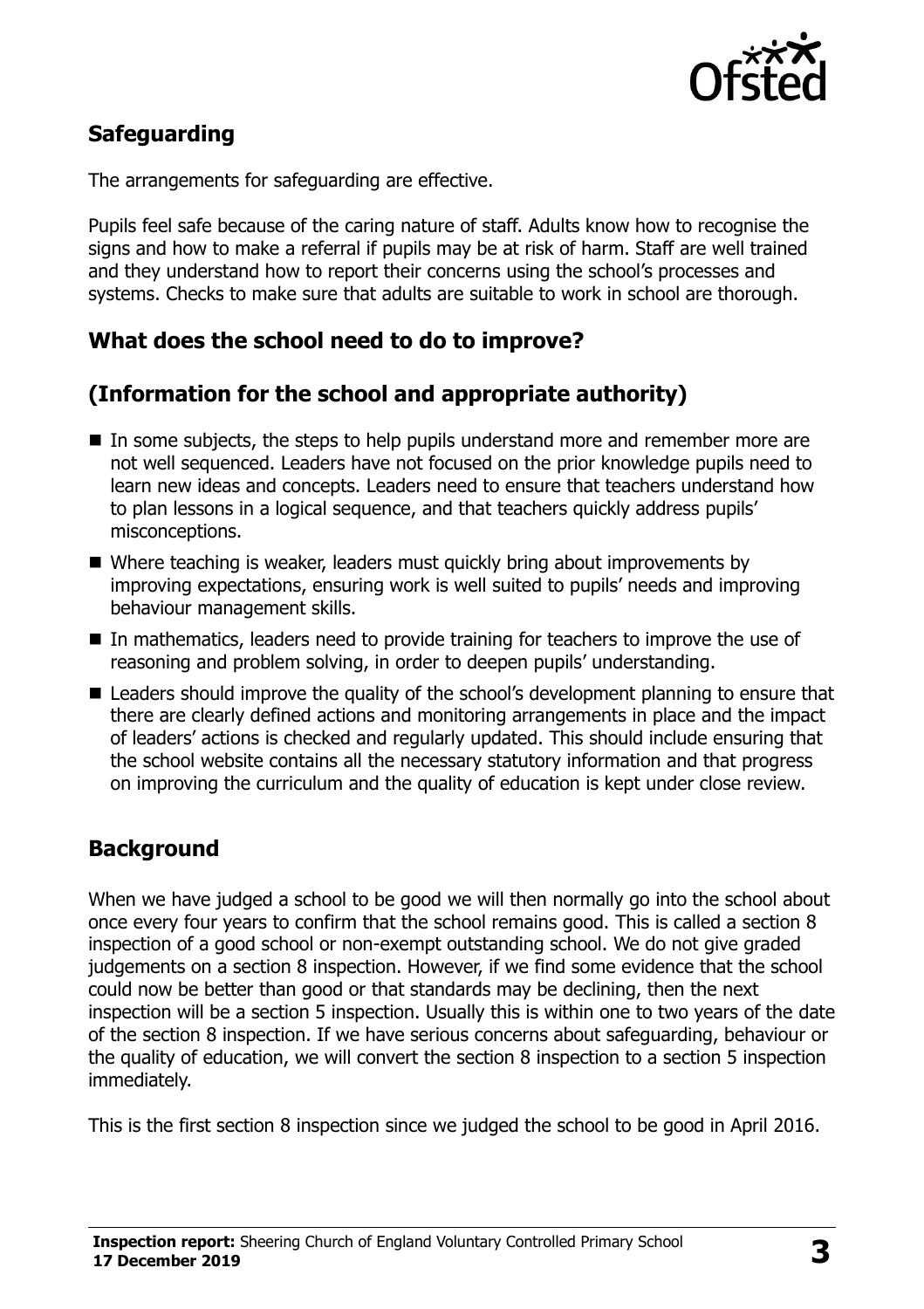

#### **How can I feed back my views?**

You can use [Ofsted Parent View](https://parentview.ofsted.gov.uk/) to give Ofsted your opinion on your child's school, or to find out what other parents and carers think. We use Ofsted Parent View information when deciding which schools to inspect, when to inspect them and as part of their inspection.

The Department for Education has further [guidance](http://www.gov.uk/complain-about-school) on how to complain about a school.

If you are not happy with the inspection or the report, you can [complain to Ofsted.](https://www.gov.uk/complain-ofsted-report)

#### **Further information**

You can search for [published performance information](http://www.compare-school-performance.service.gov.uk/) about the school.

In the report, '[disadvantaged pupils](http://www.gov.uk/guidance/pupil-premium-information-for-schools-and-alternative-provision-settings)' refers to those pupils who attract government pupil premium funding: pupils claiming free school meals at any point in the last six years and pupils in care or who left care through adoption or another formal route.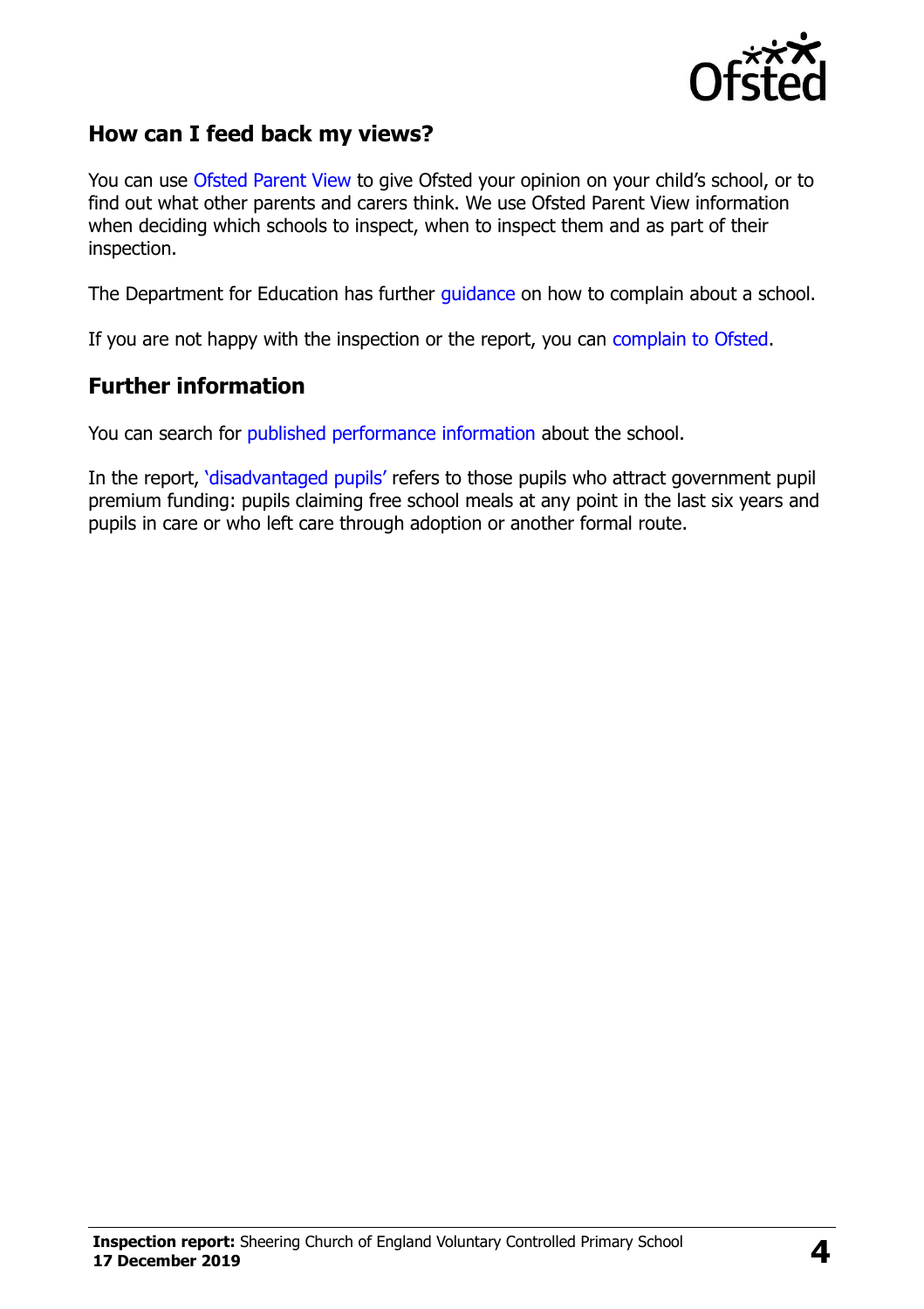

#### **School details**

| Unique reference number             | 115099                    |
|-------------------------------------|---------------------------|
| <b>Local authority</b>              | <b>Essex</b>              |
| <b>Inspection number</b>            | 10110318                  |
| <b>Type of school</b>               | Primary                   |
| <b>School category</b>              | Voluntary controlled      |
| Age range of pupils                 | 4 to 11                   |
| <b>Gender of pupils</b>             | Mixed                     |
| Number of pupils on the school roll | 105                       |
| <b>Appropriate authority</b>        | The governing body        |
| <b>Chair of governing body</b>      | <b>Steve Townsend</b>     |
| <b>Headteacher</b>                  | Lorna Brittaine           |
| <b>Website</b>                      | www.sheeringschool.org.uk |
| Date of previous inspection         | 12-13 April 2016          |

## **Information about this school**

- Sheering Church of England Primary School is a Church of England voluntary-controlled school located in the Diocese of Chelmsford. The religious character of the school was inspected under section 48 of the Education Act 2005 in December 2017 and was judged to be good.
- The school is much smaller than the average-sized school.
- The majority of pupils are of White British heritage.
- The proportion of pupils with SEND is higher than average.
- The proportion of disadvantaged pupils is lower than average.

#### **Information about this inspection**

- As part of this inspection, we met with the headteacher, acting deputy headteacher and curriculum leaders. We also met with other teachers, office staff and pupils.
- $\blacksquare$  I held a telephone conversation with the chair of governors and met with a representative from the local authority.
- We gathered the views of parents on the playground before school.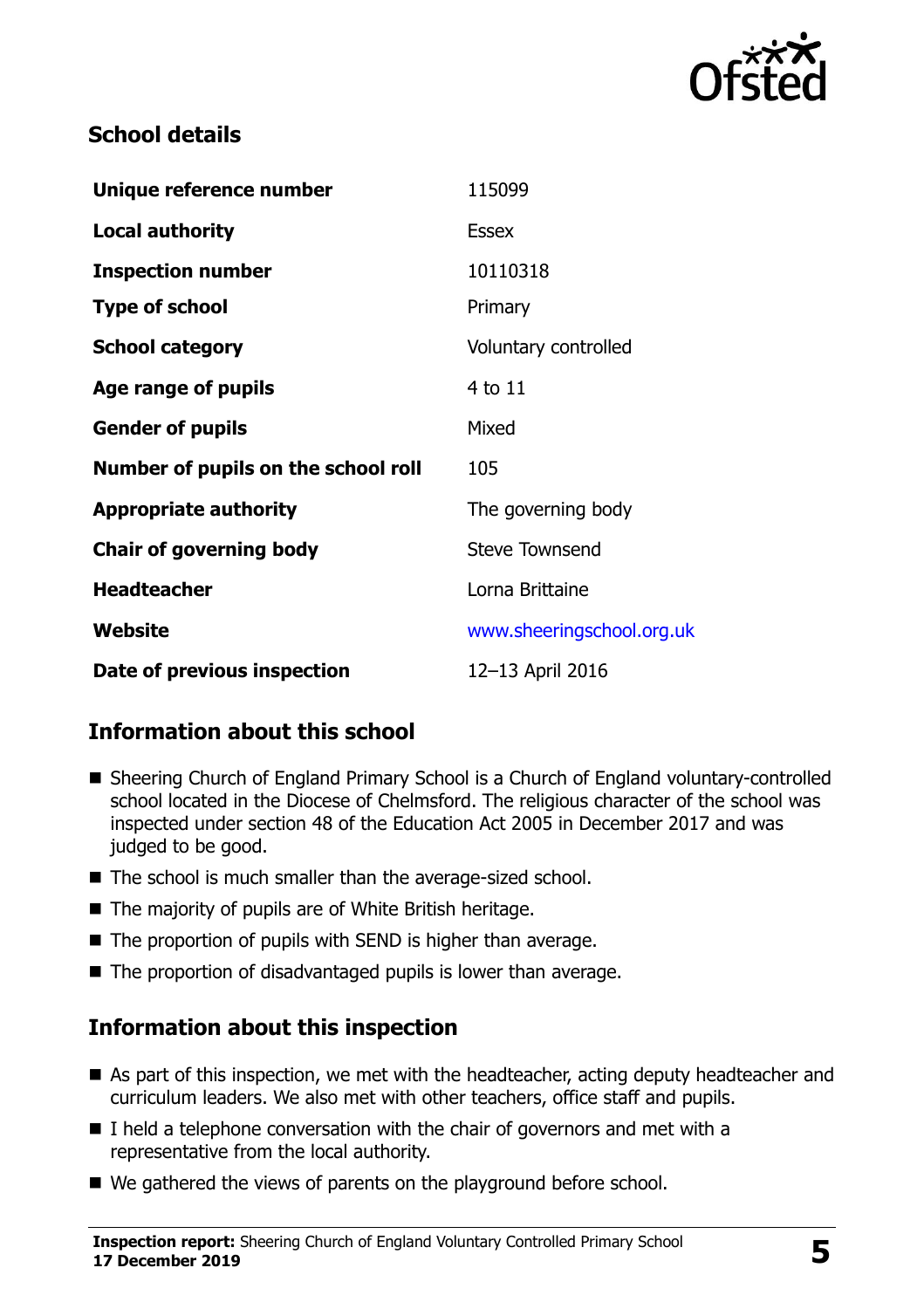

- To inspect the school's safeguarding arrangements, we spoke to the designated safeguarding leader, members of staff, parents and pupils. We checked the single central record and a sample of safeguarding records.
- We observed playtime and lunchtime and spoke to pupils about their school experiences.
- Reading, mathematics and history were considered as part of this inspection. We spoke to curriculum leaders, visited lessons, carried out work scrutinies and met with teachers and pupils to learn about the quality of education.

#### **Inspection team**

Nick Rudman, lead inspector **Ofsted Inspector** 

Tessa Holledge **Her Majesty's Inspector**